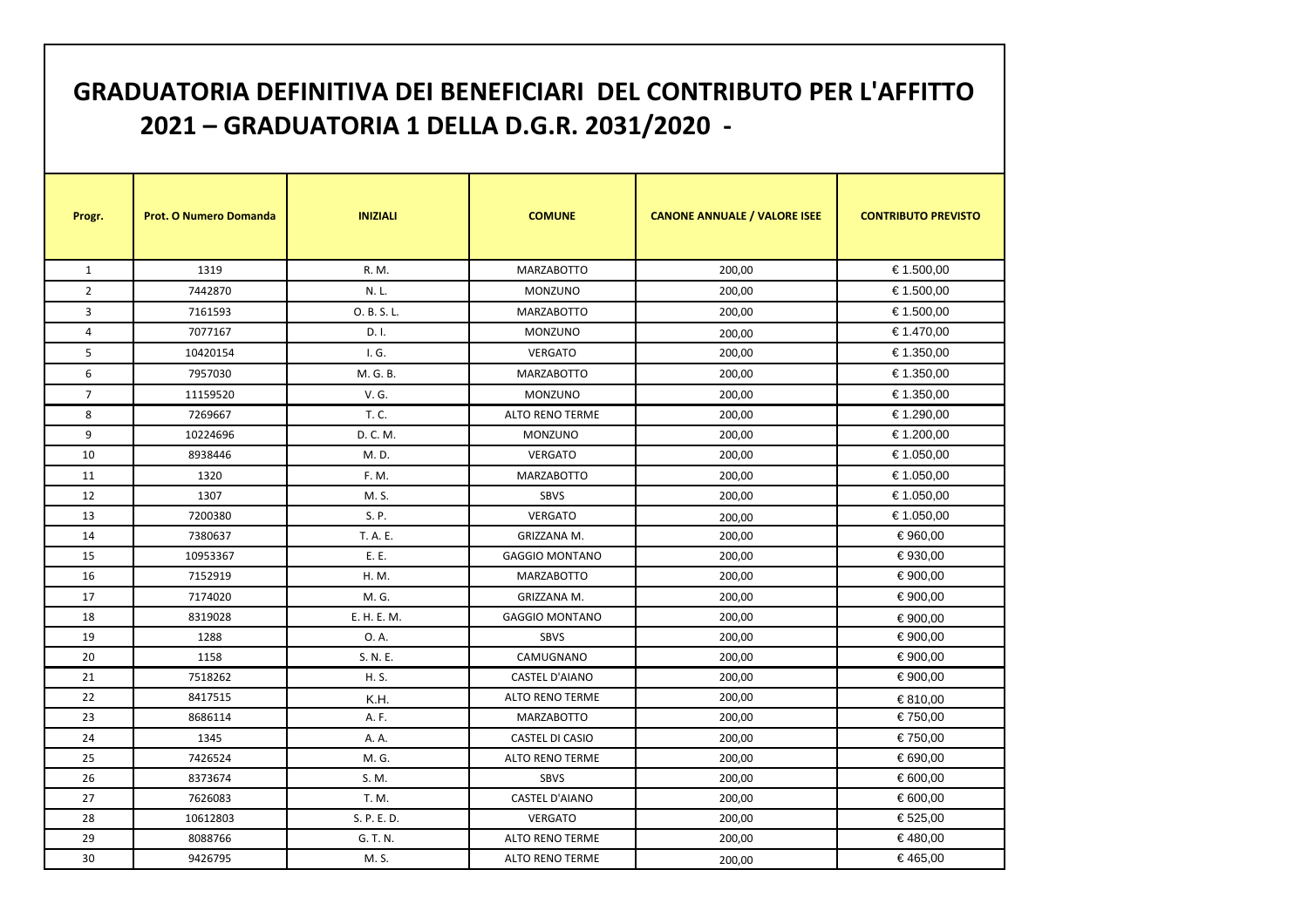| 31 | 1289     | 0. M.        | <b>SBVS</b>            | 200,00 | €450,00    |
|----|----------|--------------|------------------------|--------|------------|
| 32 | 11089244 | B. R. S. A.  | SBVS                   | 200,00 | € 300,00   |
| 33 | 11073752 | M. B.        | SBVS                   | 200,00 | € 225,00   |
| 34 | 11073722 | L. M.        | SBVS                   | 200,00 | € 225,00   |
| 35 | 11072331 | A. C.        | SBVS                   | 200,00 | € 225,00   |
| 36 | 7442670  | T. T. Y. W.  | SBVS                   | 200,00 | € 225,00   |
| 37 | 9892524  | K.O.         | VERGATO                | 200,00 | € 1.050,00 |
| 38 | 8000671  | P. D. E.     | MONZUNO                | 188,59 | € 810,00   |
| 39 | 8742763  | E.R.         | <b>ALTO RENO TERME</b> | 19,17  | € 1.140,00 |
| 40 | 8209077  | S. E.        | CASTIGLIONE            | 18,18  | € 960,00   |
| 41 | 7215294  | <b>B. G.</b> | MONZUNO                | 16,62  | € 900,00   |
| 42 | 7322429  | A. S.        | MONZUNO                | 16,29  | € 1.440,00 |
| 43 | 11735451 | S.H.N.       | CASTIGLIONE            | 15,73  | € 1.020,00 |
| 44 | 1262     | F. R.        | VERGATO                | 15,53  | € 1.200,00 |
| 45 | 9329324  | V.D.         | <b>MARZABOTTO</b>      | 11,55  | € 489,75   |
| 46 | 6880847  | F. A. L.     | GRIZZANA M.            | 8,83   | € 900,00   |
| 47 | 7556877  | P. M.        | <b>CASTEL DI CASIO</b> | 6,74   | € 996,00   |
| 48 | 8445520  | N.L.         | CASTIGLIONE            | 4,52   | € 1.200,00 |
| 49 | 11187462 | C. V.        | VERGATO                | 4,02   | € 1.500,00 |
| 50 | 1539     | P. M. L.     | MONZUNO                | 3,74   | € 525,00   |
| 51 | 7395334  | T. S.        | <b>MARZABOTTO</b>      | 3,46   | € 1.500,00 |
| 52 | 7283295  | E. H. R.     | <b>GAGGIO MONTANO</b>  | 3,27   | € 900,00   |
| 53 | 7463774  | O.R.         | GRIZZANA M.            | 2,90   | € 900,00   |
| 54 | 8630778  | M.C.         | MONZUNO                | 2,73   | € 1.350,00 |
| 55 | 8225633  | T. M.        | <b>MARZABOTTO</b>      | 2,65   | € 1.500,00 |
| 56 | 8192719  | T. A.        | GRIZZANA M.            | 2,31   | € 1.260,00 |
| 57 | 11004927 | P. B.        | <b>ALTO RENO TERME</b> | 2,24   | € 1.050,00 |
| 58 | 6971049  | E. B. S.     | CASTEL DI CASIO        | 2,24   | € 1.140,00 |
| 59 | 7366653  | N.F.         | <b>ALTO RENO TERME</b> | 2,20   | € 900,00   |
| 60 | 1561     | M. K.        | <b>MARZABOTTO</b>      | 2,19   | € 1.200,00 |
| 61 | 7562918  | D. C. M.     | <b>GAGGIO MONTANO</b>  | 2,14   | € 1.350,00 |
| 62 | 7040390  | S. M. A. A.  | VERGATO                | 1,96   | € 1.095,00 |
| 63 | 6850901  | E. N.        | <b>MARZABOTTO</b>      | 1,96   | € 1.500,00 |
| 64 | 1114     | Z.F.         | VERGATO                | 1,90   | € 900,00   |
| 65 | 11260023 | V. L. M.     | CASTEL DI CASIO        | 1,83   | € 675,00   |
| 66 | 7690346  | L. A.        | GRIZZANA M.            | 1,81   | € 1.080,00 |
| 67 | 8485221  | C. G.        | CASTEL DI CASIO        | 1,75   | € 870,00   |
| 68 | 7173020  | R. T.        | <b>CASTEL D'AIANO</b>  | 1,74   | € 1.200,00 |
| 69 | 10947743 | B. C. G.     | MONZUNO                | 1,72   | € 1.200,00 |
| 70 | 7048185  | M. C.        | VERGATO                | 1,71   | € 1.290,00 |
| 71 | 8258066  | M.R.         | GRIZZANA M.            | 1,70   | € 1.200,00 |